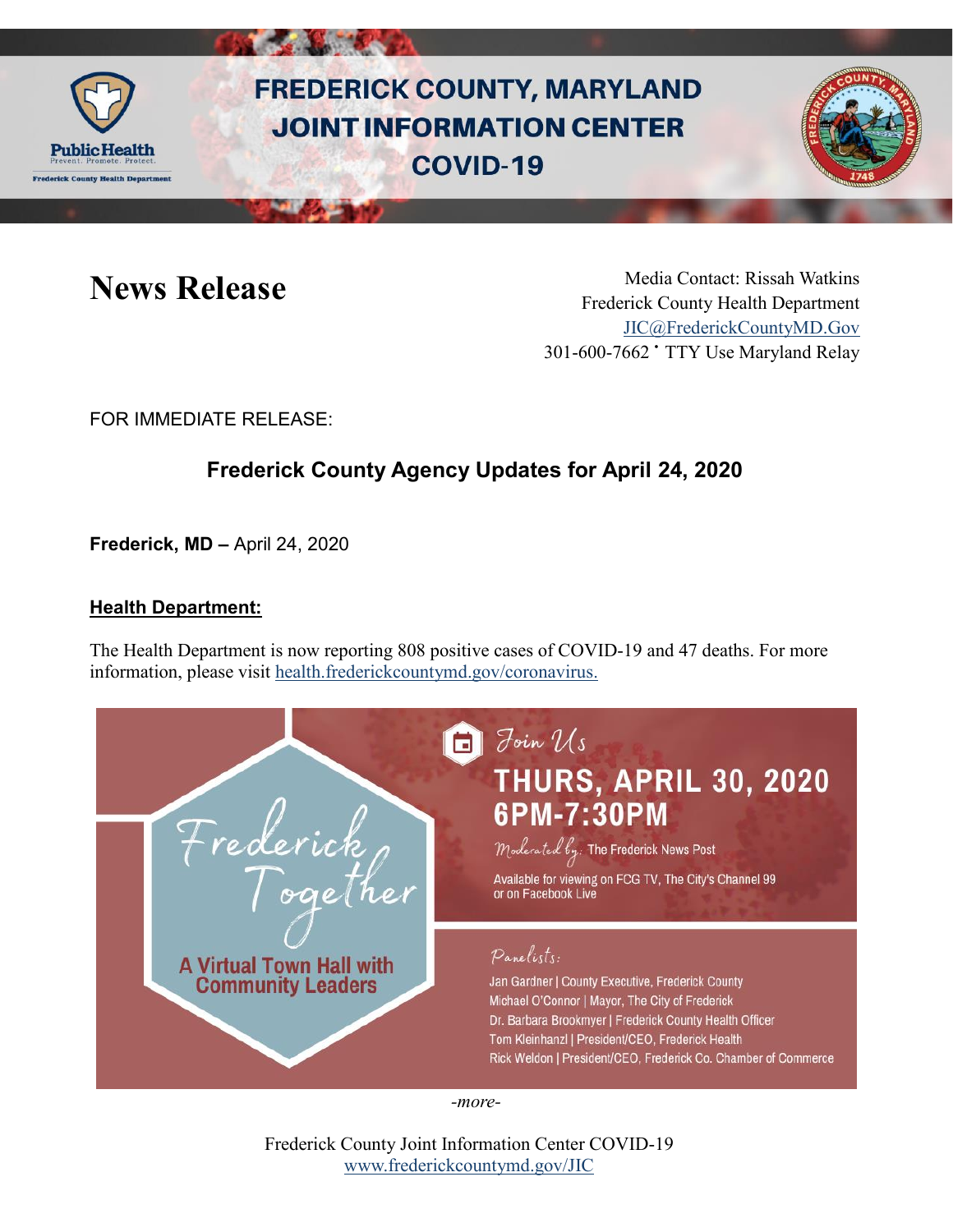

**Page 2/JIC**

#### **Board of Elections:**

The Frederick County Board of Elections has provided a list of Frequently Asked Questions and their answers regarding the June 2, 2020 Primary Election and the Coronavirus to their website.

For the full list visit [www.frederickcountymd.gov/elections](http://www.frederickcountymd.gov/elections) or download the .pdf document [here.](https://www.frederickcountymd.gov/DocumentCenter/View/325735/2020-04-23_June-2020-VBM-Primary-FAQ-v12?bidId=)

#### **Fort Detrick Alliance:**

The non-profit Fort Detrick Alliance announces a free webinar geared towards small business owners and government contractors:

#### **New Challenges & Hurdles for Contractors in the COVID-19 Era**

Join us on April 30 at 11 a.m. for a free webinar event! Learn how to best navigate government contracts during the COVID-19 pandemic era. Hear from Jeremy Scholtes, Attorney at Miles and Stockbridge; Jerome Maultsby, Assistant Director of the Office of Small Business Programs at Fort Detrick; and Sara Langdon, U.S. Army Medical Research and Development Command, HQ.

This webinar will be moderated and there will be time for participants to ask questions of the panelists.

Those interested can [register here.](https://cca.fortdetrickalliance.org/webforms/RepLogin.aspx?dbid2=MDFTDE&logintype=EVT&evtid=5403)

Webinar login information will be sent the day before the event. Registrants will be able to call in or video conference into the event.

#### **Maryland Legal Aid:**

Individuals can still apply for help online and by telephone!

- Online Intake: [www.mdlab.org](http://www.mdlab.org/)
- Telephone Intake: 301-694-7414; Please leave a message on with your name and call back number, and your call will be returned within 24 hours

*-more-*